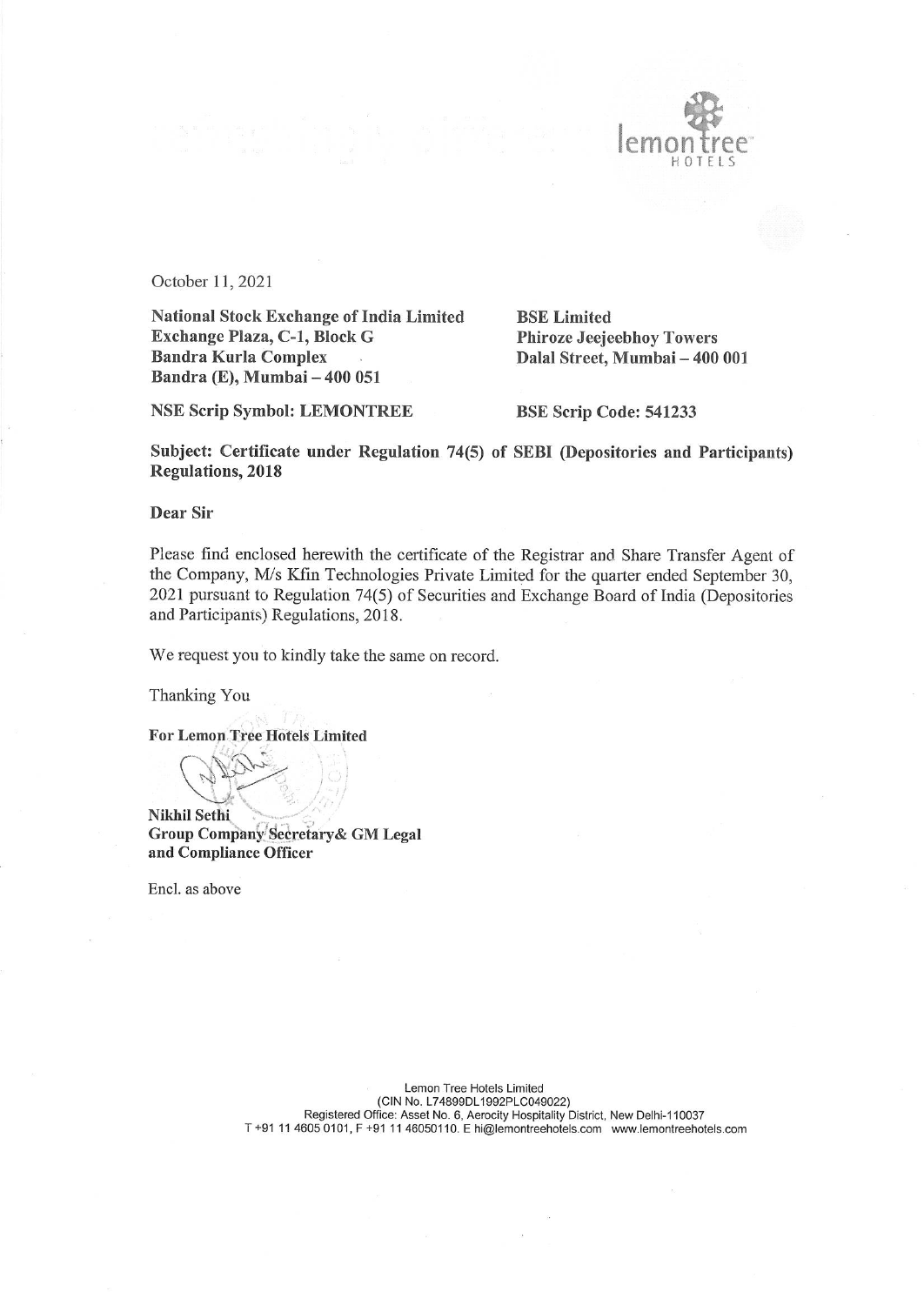## KFINTECH

KFIN/MRVS/NSDL/74(5) E/3 Date: 06/10/2021

NATIONAL SECURITIES DEPOSITORY LIMITED TRADE WORLD 4TH FLOOR KAMALA MILLS COMPOUND SENAPATI BAPAT MARG **LOWER PAREL** MUMBAI - 400 013

Dear Sir(s),

Sub: Certificate under Regulation 74(5) for the quarter ended September 30, <sup>2021</sup>

We as Registrars, Share Transfer and Depository Services agents of the LEMON TREE HOTELS LIMITED, certify that the details of securities dematerialized/rematerialized during the aforesaid period, as required under Regulation 74(5) of SEBI (Depositories and participants) Regulations 2018 have been furnished to all the Stock Exchanges where the shares of the company are listed.

Thanking you,

Yours faithfully, For KFIN TECHNOLOGIES PRIVATE LIMITED

?. M RV Subrahmanyam General Manager

CCTO:

THE COMPANY SECRETARY LEMON TREE HOTELS LIMITED REGD. OFF: ASSET N0.6, AEROCITY HOSPITALITY DISTRICT, IGI AIRPORT, NEW DELHI 110037

KFin Technologies Private Limited (Formerly known as "Karvy Fintech Private Limited")

Registered & Corporate Office

Selenium Building, Tower-B, Plot No- 31 & 32, Financial District, Nanakramguda, Serilingampally, Hyderabad, Rangareddi, Telangana, India, 500032. Ph : +91 40 6716 2222, 3321 1000 | https://www.kfintech.com | CIN : U72400TG2017PTC117649